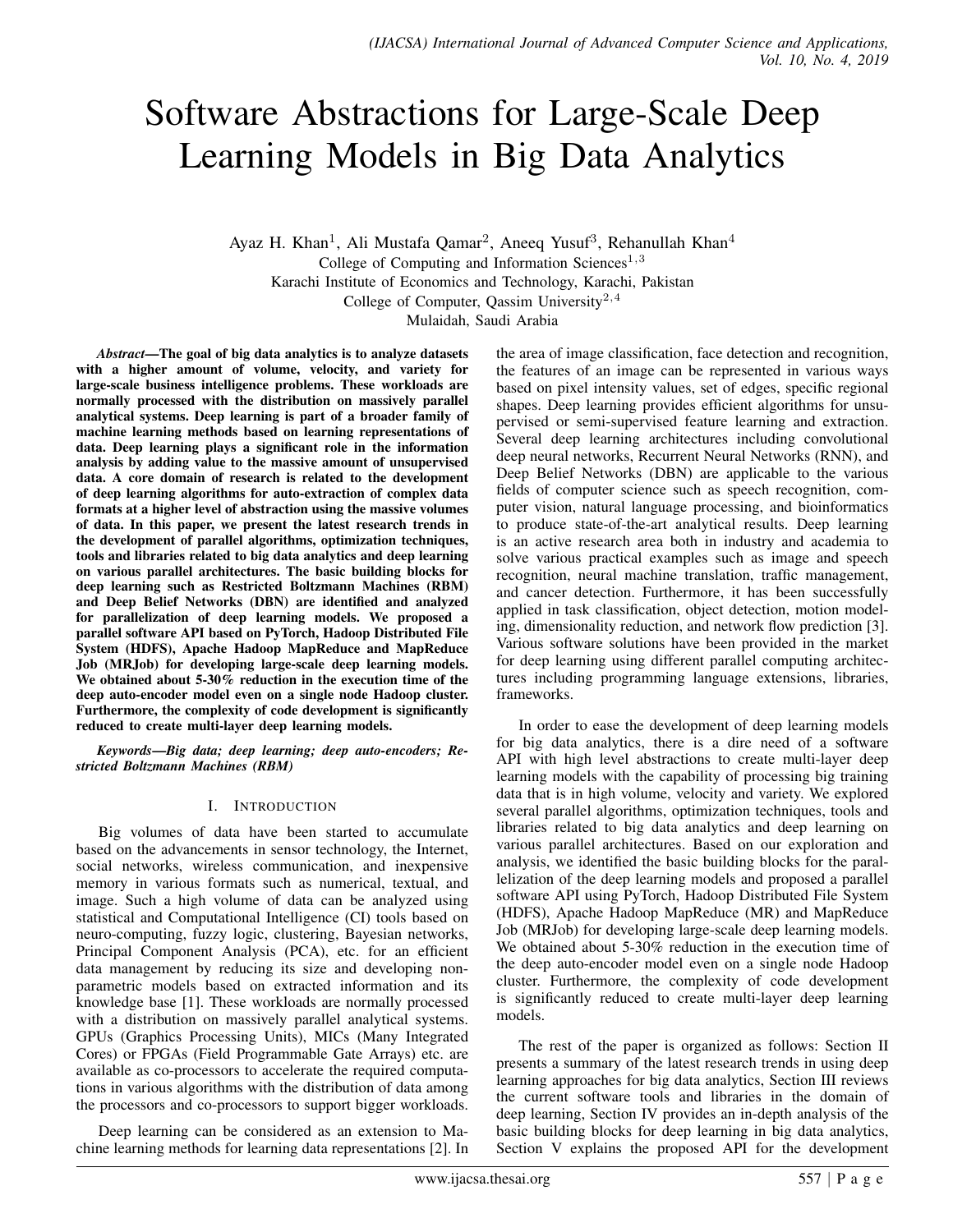of deep learning models, whereas Section VI presents the evaluation of the proposed API in terms of performance and its usage. Lastly, Section VII concludes the paper and highlights future research directions.

## II. LITERATURE REVIEW

Deep learning is a branch of Machine learning based on a set of algorithms that attempt to model high-level abstractions in data by using multiple processing layers, with complex structures or otherwise, composed of multiple non-linear transformations. Deep learning is part of a broader family of Machine learning methods based on learning representations of data. An observation (e.g. an image) can be represented in many ways, such as a vector of intensity values per pixel, or in a more abstract way as a set of edges, regions of a particular shape, etc. Some representations are better than others at simplifying the learning task (e.g., face recognition or facial expression recognition) from examples. In recent years, deep learning approaches have gained significant interest because while processing unstructured data, it doesn't require to label everything to discover patterns. It uses big data, and the computational power of the GPU to gain speed and accuracy [4]. One of the promises of deep learning is replacing handcrafted features with efficient algorithms for unsupervised or semi-supervised feature learning and hierarchical feature extraction. Deep learning can achieve outstanding results in various fields. However, it requires so significant computational power that massively parallel processors and/or numerous computers are often required for practical applications. Deep learning algorithms are based on distributed representations. The underlying assumption behind distributed representations is that the observed data is generated by the interactions of factors organized in layers. Deep learning adds the assumption that these layers of factors correspond to various levels of abstraction or composition. Varying numbers of layers and layer sizes can be used to provide different amounts of abstraction. Deep learning exploits this idea of hierarchical explanatory factors, where more abstract higher levels are learned from the lower level ones. Deep learning helps to disentangle these abstractions and pick out which features are useful for learning. For supervised learning tasks, deep learning methods obviate feature engineering, by translating the data into compact intermediate representations akin to principal components, and derive layered structures which remove redundancy in the representation. Many deep learning algorithms are applied to unsupervised learning tasks. This is an important benefit because unlabeled data is usually more abundant than labeled data. An example of a deep structure that can be trained in an unsupervised manner is a Deep Belief Network (DBN). A DBN is composed of a stack of Restricted Boltzmann Machines (RBMs). A core component of the DBN is a greedy, layer-by-layer learning algorithm, which optimizes the DBN weights at a time complexity linear to the size and depth of the networks. Separately and with some surprise, initializing the weights of an Multi-Layer Perceptron (MLP) with a correspondingly configured DBN often produces much better results than that with random weights. As such, MLPs with many hidden layers, or Deep Neural Networks (DNN), which are learned with unsupervised DBN pre-training followed by Back-Propagation fine-tuning is sometimes also called DBNs in the literature [4].

Several technologies and their correlations have been explored [5] to be useful in big data analytics for future volume prediction and deep knowledge of data. This helps in taking proactive and better strategic decisions in the business community focusing on unstructured data and open source technologies including Apache Flume, Apache Sqoop, Apache Pig, Apache Hive, Apache ZooKeeper, Mongo DB, Apache Cassendra, Apache Hadoop, MapReduce, Apache Splunk and Apache Spark. An in-depth analysis of different hardware platforms and related software frameworks suitable for big data analytics is presented in [6] based on various matrices, including fault tolerance, scalability, I/O bandwidth requirements, distributed and real-time processing. It has been found that the right choice of the platform should be based on proper investigation of the application/algorithm needs. The decision has to be made on the basis of the results' frequency requirements, the size of data to be processed, and the number of iterations to build a model. A case study of various implementations of K-means clustering algorithm has been presented taking consideration of various algorithmic and system level issues. The analytical results can be further strengthened by investigating other algorithms such as decision trees, nearest neighbors, page ranking, and etc. In order to develop highly scalable applications, a combination of multiple platforms can be utilized such as Hadoop as a horizontal scaling platform and GPUs as a vertical scaling platform to perform the analysis in real-time. Chen et al. [7] presented a review of technical challenges and the latest advances in the related technologies for the four phases of big data analytics that are data generation, data acquisition, data storage, and data analysis. Several open problems and future directions have been discussed in several representative applications such as enterprise management, Internet of Things (IoT), online social networks, medical applications, collective intelligence, and smart grid. An end-to-end big data benchmark, BigBench [8], has been proposed by addressing the variety, velocity, and volume aspects of big data systems in the domain of product retail businesses with physical and online stores. The benchmark contains the structured data adopted from the TPC-DS benchmark, semi-structured data captured from the user responses on the retailers' websites, and unstructured data captured from the online product reviews. The benchmark has been designed to generate the data upon a set of queries based on the source of data, types of query processing, and techniques used in analysis as three data dimensions. The response time feasibility of BigBench has been evaluated on Teradata Aster Database with 200 Gigabyte of big data set and executing queries developed using Teradata Aster SQL-MR. Further evaluation of the BigBench is planned to be done on one of the Hadoop eco-systems like HIVE.

Wang [9] proposed a method to process network traffic streaming data with unknown protocol using neural network and deep learning approaches. The proposed method can be applied on feature learning, protocol classification, anomalous protocol detection and unknown protocol identification. The method is beneficial in comparison to the traditional methods that have poor adaptation and are difficult to automate. Agneeswaran et al. [10] reviewed three generations of tools/paradigms for iterative machine learning algorithms in the context of big data analytics. The third generation tools/ paradigms such as *Spark* and *GraphLab* were found to be the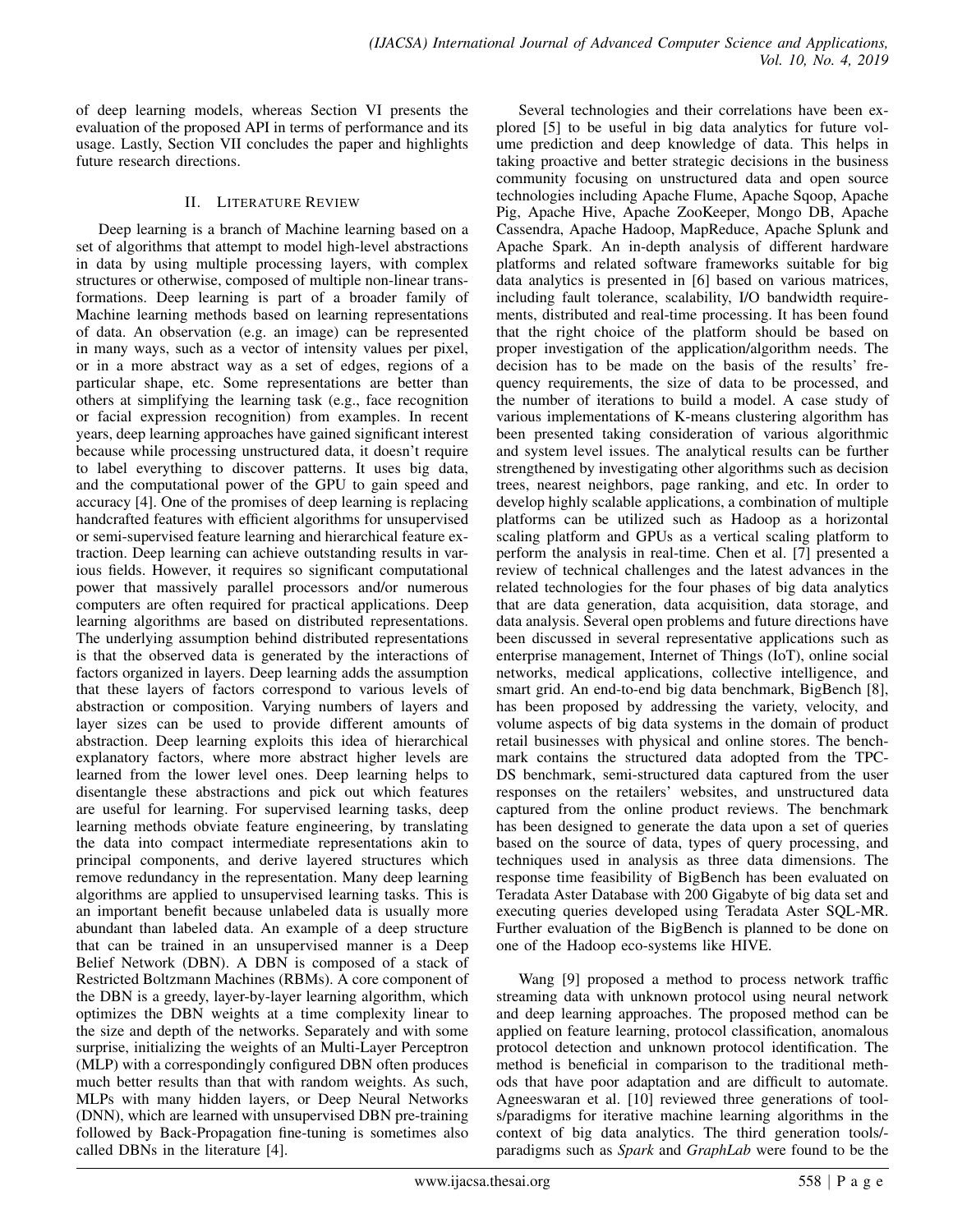most promising in the implementation of the large number of machine learning algorithms in terms of horizontal scalability. It has been identified that more sophisticated paradigms such as *Bulk Synchronous Parallel* (BSP) based paradigms and graph processing paradigms need to be considered in the implementation of a number of machine learning algorithms in addition to Hadoop's Map-Reduce paradigm for big data analytics. Bengio [11] examined the scalability issues of deep learning algorithms for larger models and datasets to develop more efficient and powerful inference and sampling procedures with reduced optimization difficulties. Enhancements in training deep learning algorithms have been achieved [12] using more sophisticated optimization methods including Limited memory BFGS (L-BFGS) and Conjugate Gradient (CG) with linear search instead of using Stochastic Gradient Descent Methods (SGDs) as the traditional approach. The experiments have been performed by considering both algorithmic extensions such as sparsity regularization and hardware extensions such as GPUs or Computer Clusters. The use of L-BFGS in convolutional network model obtained 0.69% set test error on the standard MNIST dataset which is a state-of-the-art result among other related algorithms. However, L-BFGS was found to be highly competitive to SGDs/CG for dimensional problems. Significant performance improvements of L-BFGS and CG over SGDs have been observed with the use of sparse auto-encoders on GPUs. The performance trend is almost linear to the number of machines in use of locally connected networks and convolutional networks. Furthermore, it has been found that Map-Reduce framework can also be utilized in the computation of gradients using L-BFGS for locally connected networks or other networks with a relatively small number of parameters.

In terms of statistical analysis, machine learning, pattern recognition, data fusion, data mining, and numerical analysis, big data infrastructure and analytics are directly related to the traditional data sciences [13]. However, deep analysis of big data requires the use of massively parallel computing concepts with large numbers of high-end servers. Such an analysis has been performed on US DoD (Department of Defense) big data for pattern recognition, anomaly detection and data fusion using various methods like Lexical Link Analysis (LLA), System-Self Awareness (SSA), and Collaborative Learning Agents (CLA) as an unsupervised learning or deep learning. In order to satisfy the needs of traffic flow prediction in real-world applications, deep architecture models have been applied [3] on big traffic data with inherently spatial and temporal correlations. In this method, feature extraction of the generic traffic flow has been done using stacked autoencoder while training has been performed in a greedy layerwise fashion. The performance evaluation has been performed on PeMS dataset to compare with the BP NN, SVM, and RBF NN models. The proposed method is found to be superior than the other competing methods. Further investigation can be performed using other deep learning algorithms for traffic flow prediction with the application on different public open datasets to examine their effectiveness. Deep learning on big data has been applied [14] for complex pattern extraction, data tagging, semantic indexing, simplifying discriminative tasks, and fast information retrieval on an un-labeled and uncategorized raw dataset. The study highlights the usefulness of deep learning in solving specific problems of big data analytics while suggesting improvements in deep learning to

```
import tensorflow as tf
import matplotlib.pyplot as plt
W = tf.Variable([0.3], dtype=tf.float32) #1b = tf.Variable([-0.3], dtype=tf.float32) #2x = tf.placeholder(tf.float32) #3
linear_model = W*x + b #4y = tf.placeholder(tf.float32)
plt.scatter([1, 2, 3, 4], [0, -1, -2, -3]) #5
s = tf.Session()init = tf.global_variables_initializer() #8
s.run(int) #9
squared_deltas = tf.square(linear_model - y)#10
loss = tf.reduce_sum(squared_deltas)#11
result = s.run(linear_model, {x: [1, 2, 3, 4]})#12result_loss = s.run(logs, {x: [1,2,3,4], y: [0, -1, -2, -3]})#12print (result, result_loss)
plt.plot([1, 2, 3, 4], result*[0,-1,-2,-3],'r')#13
plt.show()
```
Fig. 1. Tensor Flow Linear Regression Model

overcome the challenges in big data analytics. The work can be extended to focus on other aspects of big data analytics that are variety and velocity of data, large-scale models, and distributed computing.

## III. EXISTING SOLUTIONS AND TOOLS

This section reviews mostly used software tools and libraries in the domain of deep learning.

## *A. TensorFlow*

TensorFlow (TF) is the most popular deep learning package on github [15]. TensorFlow is an interface for expressing machine learning algorithms on heterogeneous distributed systems [16]. The intent behind its development was to create a framework that supports scalable machine learning and an easy to use programming paradigm. Before starting TensorFlow, Google had used DistBelief as their first-generation machine learning system. The old generation did not have support for a large portion of hardware. The second generation of machine leaning framework, which is TensorFlow, does solve this problem and added more features. The advance in hardware, especially in GPU supported deep learning.

Fig. 1 shows a basic example of a linear regression model that takes a sample of training data and evaluates the model using a loss function. The loss function calculates the distance between the provided data and the model. Furthermore, TensorFlow provides *tf.train* API, which is an optimizer called gradient descent to reduce the loss in the model. TensorFlow operations have both CPU and GPU implementations; if TF finds a GPU device, then it automatically executes GPU implementations of the used operation instead of the CPU one. Moreover, it also provides an API function *device* to set a specific device for a certain code block.

# *B. PyTorch*

PyTorch is a deep learning library for Python. It has been developed by Facebook and is mainly used for natural language processing. It has two high-level features: tensor computation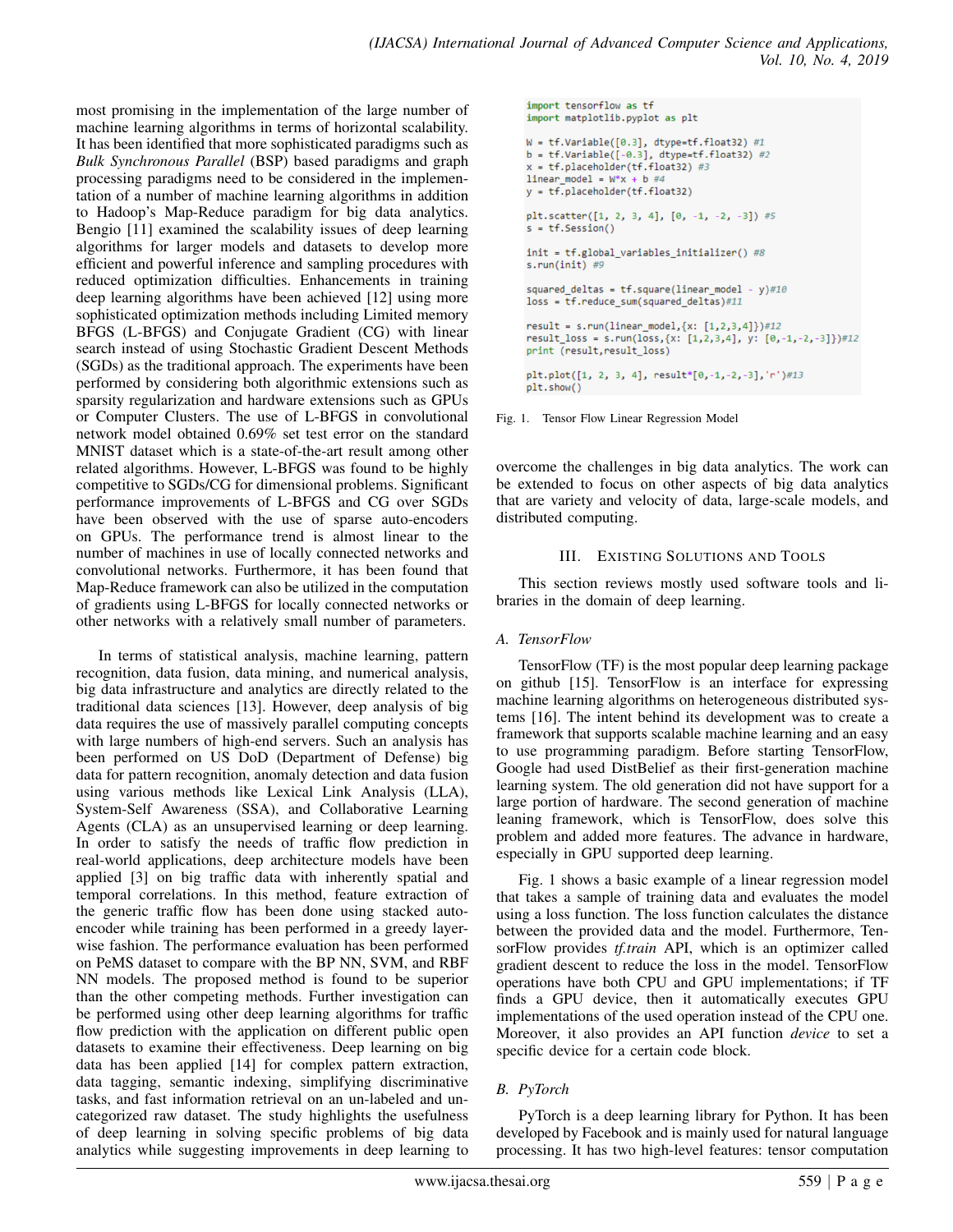that comes with GPU acceleration and deep Artificial Neural Network (ANN) built with taped-based auto-grad system. In PyTorch, one can use the old python packages such as Numpy, cython, and Scipy to maximize the use of PyTorch. It provides *tensors* that can execute commands using either GPU or CPU, and speed up compute by a huge amount.

*1) Advantages of using PyTorch:*

- 1) The debugging process is easy, making it easier to understand and follow the code.
- 2) It has the same as well as some more features and layers that happen to be in Torch like (Grus, CONV1, 2, 3D; LSTMCONV 1, 2, 3D; LSTM, Unpool).
- 3) Could be a Numpy extension To GPUs.
- 4) It is fast and some consider it the fastest among other libraries *define by run* for example dynet and chainer.
- 5) With PyTorch, one can build a strong network structured by its computation.
- 6) In PyTorch, the overheat in the framework is minimal.
- 7) Making neural network is easy and requires no extensions.

PyTorch figured out a new way of building neural networks, using tape recorder and replay it. Other frameworks like Caffe, Theano, TensorFlow and CNTK use a static view. When they build a neural network, they have to use the same neural network and cannot change it; although they can but they have to start from the scratch. However, in PyTorch, there is a new way called *Reverse-mode auto-differentiation*, that allows the user to change the neural network and to modify without overheating or lags.

# *C. Caffe2*

Caffe2 is a deep learning framework which is simple and helps to use the algorithms of new models. Using the GPU power, we can bring the creation to scale with Caffe2 libraries that support cross-platform operations. The operators are a basic computation unit of Caffe2. It is a flexible layers' version of Caffe since it comes with more than 400 different operators.

# *D. Comparison of Deep Learning Frameworks*

TensorFlow is a powerful deep learning framework, with a lot of documentation and is good in visualization. Furthermore, it has the ability to build a strong model for many platforms. Therefore, TensorFlow is good in building a model for production, used to build models for mobile platforms, and has a good community support. On the other hand, PyTorch is relatively a newer framework and is growing up fast. For now, PyTorch is good for research and building products with the non-functional requirements, good for testing and debugging. PyTorch was designed with additional capabilities like the ability to trace and debug errors, and building a dynamic neural network. While the other frameworks like Tensorflow, Theano and Caffe use static neural networks, lack the ability to trace and debug errors, and may require more time in finding the errors. In addition, PyTorch is a new framework that happens to grow fast, and could in the near future use the same advantages as found in other frameworks, like having its own visualization. In short, PyTorch is a newer framework, that is more flexible than its competitors.

Caffe2 supports a large-scale deployment. It brings the Torch and itself together to support the multi-GPUs as it provides the same level of support. It can work on both singlehost and multi-host GPUs workstations.

## *E. Customize Code Optimizations of Deep Learning Algorithms*

Olas et al. [17], [18] presented the implementations of Restricted Boltzmann Machine (RBM) and Deep Belief Net (DBN) using Intel Xeon Phi CoProcessor (Many Integrated Core). The algorithms are fully implemented in C++ language using the OpenMP standard for parallelizing computation. The transformation of computations was performed in such a way that efficient implementations of matrix and vector operations available in the *BLAS* library can be utilized. For example, the operation of summing the elements of a matrix is replaced with a matrix-vector multiplication, where the vector contains all ones. All the codes are compiled using Intel C++ Compiler available in Intel Parallel Studio XE 2015 environment. Additionally, the Intel Math Kernel Library (MKL) is used for the efficient implementation of *BLAS* routines. Furthermore, in order to generate pseudo-random numbers in particular, the *SIMD-oriented Fast Mersenne Twister pseudo-random number generator VSL BRNG SFMT19937* is utilized.

## IV. BUILDING BLOCKS FOR DEEP LEARNING IN BIG DATA ANALYTICS

Parallelism has been employed for many years, mainly in high-performance computing, but interest in it has grown lately due to the physical constraints preventing frequency scaling. As power consumption (and consequently generated heat) by computers has become a concern in recent years, parallel computing has become the dominant paradigm in computer architecture [19]. In addition, GPU development during the last few years has contributed to a growth in the concept of deep learning. Parallel computing in deep learning in its *natural form* would mean improvements in training time from months to weeks or days. Deep learning has many different algorithms such as auto-encoders, denoising auto-encoders, stacked denoising auto-encoders, Restricted Boltzmann Machines (RBM), Deep Belief Networks (DBN).

# *A. Restricted Boltzmann Machines (RBMs)*

RBM was invented by Geoff Hinton. This algorithm can automatically find the patterns in data by reconstructing inputs. It is used in dimensional reduction, classification, regression, collaborative filtering, feature learning, and topic modeling. It is increasingly being used in supervised and unsupervised learning scenarios. The first layer of the RBM is called the visible or input layer, and the second is the hidden layer as shown in Fig. 2. Each circle in the graph represents a neuron-like unit called a node, and the calculations take place in the nodes. The nodes are connected to each other across layers, but no two nodes of the same layer are linked. As their name implies, RBMs are a variant of Boltzmann machines, with the restriction that their neurons must form a bipartite graph. By contrast, *unrestricted* Boltzmann machines may have connections between hidden units. Therefore, there is no intra-layer communication. This restriction allows for more efficient training algorithms than are available for the general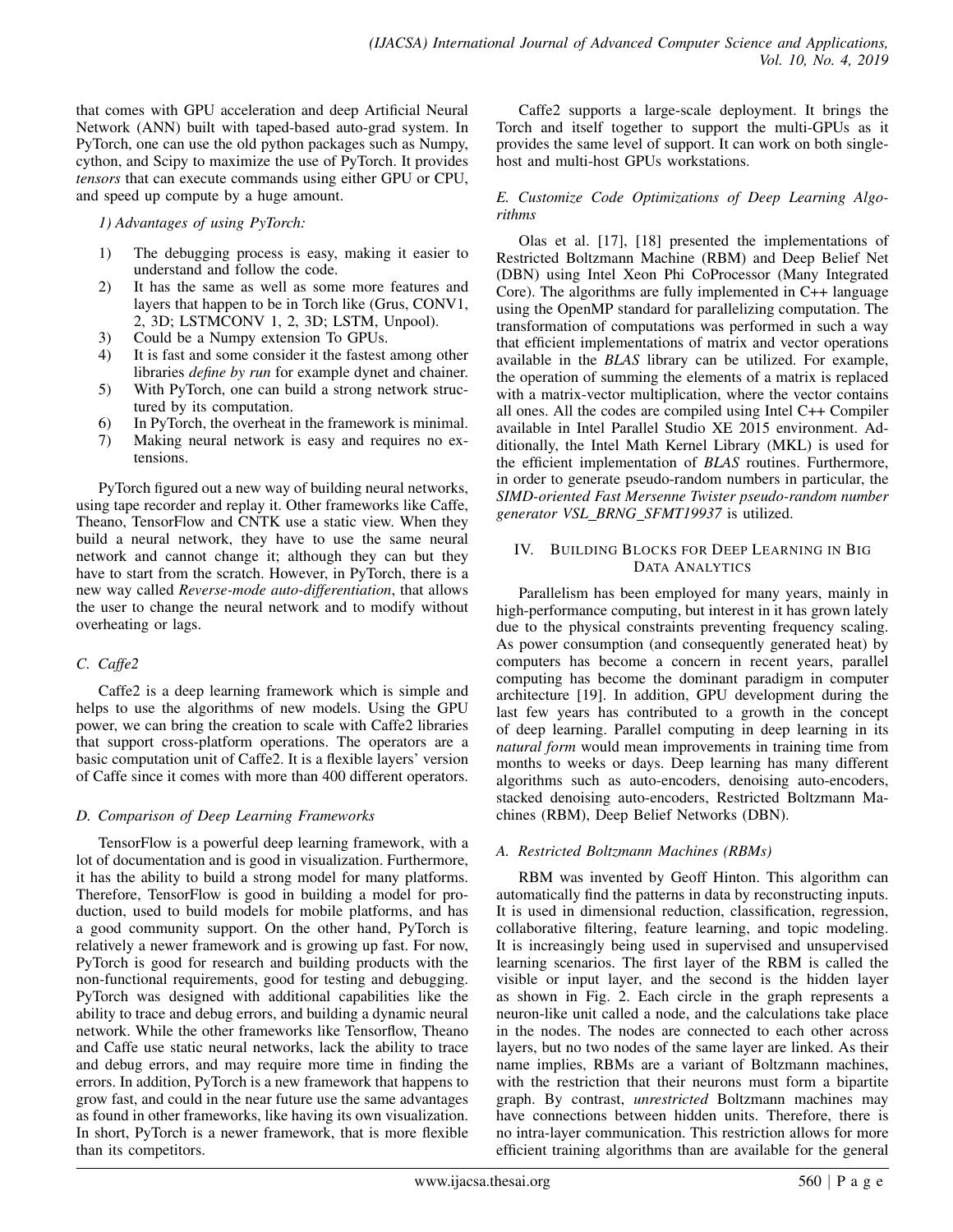

Fig. 2. Restricted Boltzmann Machine

class of Boltzmann machines, in particular the gradient-based contrastive divergence algorithm. Since the inputs from all visible nodes are being passed to all of the hidden nodes, RBM can be defined as a symmetrical bipartite graph [20].

*1) RBM Implementation Structure:* RBM consists of two steps. Each step has effect of different parameters:

- 1) *n visible*: Number of visible units. It is used to train per one iteration train X (column size)
- 2) *n hidden*: Number of hidden units
- 3) *train\_n*: Sets number or iteration number of train\_X (row size)

*a) Training step (Contrastive Divergence function):* Contrastive divergence is used to calculate the gradient (the slope representing the relationship between a network's weights and its error), without which no learning can occur. The parameters here are:

- 1)  $k$ : The number of times the contrastive divergence is run
- 2) *train x*: Sample data used for training purpose
- 3) *input[j]*: or visible units is a sample from the training distribution (it's one row of train x) for the RBM (vector size is  $#$  of n\_visible)
- 4) *learning rate*: Like momentum, affects how much the neural net adjusts the coefficients on each iteration as it corrects for errors. This parameter helps to determine the size of the steps, the net takes down the gradient towards a local optimum. A large learning rate will make the net learn fast, and may overshoot the optimum. A small learning rate will slow down the learning, which can be inefficient.
- 5)  $N:$  sample row size (# of train N). Samples will be processed row by row. Each iteration will process the complete number of column (size is # of n visible)

*b) Testing step (Reconstruction):* The dependent parameters here are:

- 1) *test\_x*: Sample data that is used for testing purpose
- 2) *reconstructed x*: variable which is used for sigmoid and the trained data

*2) Principal Factor Analysis on RBM:* We have applied Principal Factor Analysis (PFA), a well-known statistical method for finding the parameters that are affecting the performance of any system. For RBM implementation, the following factors (see Table I for execution times) were analyzed:

- 2)  $v:$  the number of visible neurons
- 3)  $h$ : the number of hidden neurons
- 4) N: training set dimension

Table II shows the ANOVA table as a result of Principal Factor Analysis of RBM factors. It shows that the factor, which strongly affects the performance of RBM is  $k$ , that represents the contrastive divergence steps. These steps are strongly sequential in execution. Therefore, parallelization will not benefit from this factor because of strong flow dependency of loop iterations. At the second level, the factor  $N$  (training set dimensions) is showing significant variations in execution time of RBM. Since the input samples  $(N)$  are processed independently in RBM storing the resulting weights on different indices, therefore, it is a good candidate for parallelization so as to gain significant performance improvement of deep learning models.

#### *B. Deep Belief Nets (DBNs)*

A Deep Belief Network (DBN) is a type of deep neural network, composed of multiple layers of latent variables (hidden units), with connections between the layers but not between units within each layer. As what has been introduced before, the most important use of RBM is as learning modules that are composed to form deep belief nets. RBMs are shallow, two-layer neural networks that constitute the building blocks of deep belief networks (see Fig. 3). It can be formed by *stacking* RBMs and optionally fine-tuning the resulting deep network with gradient descent and back-propagation. Therefore, DBN can be defined as a stack of Restricted Boltzmann machines (RBM). Each RBM layer communicates with both the previous and subsequent layers. The nodes of any single layer don't communicate with each other laterally. This stack of RBMs might end with a *Softmax*<sup>1</sup> layer to create a classifier, or it may simply help cluster unlabeled data in an unsupervised learning scenario. When trained on a set of examples in an unsupervised way, a DBN can learn to probabilistically reconstruct its inputs. The layers then act as feature detectors on inputs. After this learning step, a DBN can be further trained in a supervised way to perform classification. With the exception of the first and final layers, each layer in a deep-belief network has a double role: it serves as the *hidden layer* to the nodes that come before it, and as the input (or *visible*) layer to the nodes that come after. The reason of using DBN is to recognize, cluster and generate images, video sequences and motion-capture data. A continuous deep-belief network is simply an extension of a deep-belief network that accepts a continuum of decimals, rather than binary data [21].

MNIST is a good place to begin exploring image recognition and DBNs. The first step is to take an image from the dataset and to convert its pixels from continuous gray scale to binary. Typically, every gray-scale pixel with a value higher than 35 becomes a 1, while the rest are set to 0. The MNIST dataset iterator class performs this operation [21], [22].

<sup>1)</sup>  $k$ : contrastive divergence steps

<sup>1</sup>*Softmax* is a function used as the output layer of a neural network that classifies input. It converts vectors into class probabilities. It normalizes the vector of scores by first exponentiating and then dividing by a constant.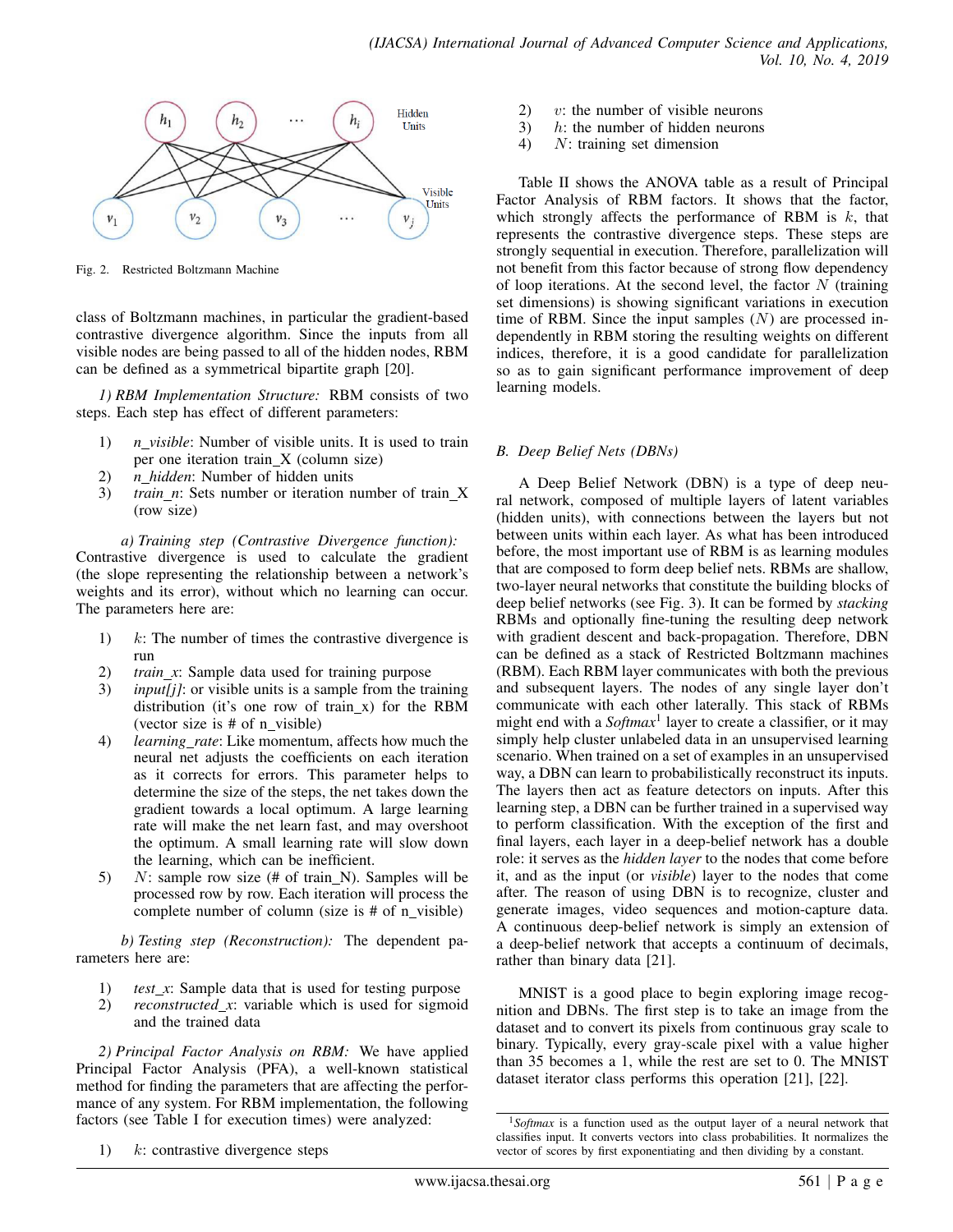| $v \rightarrow$ |      | 6     |       |       | 12    |       |       | 24    |       |        |
|-----------------|------|-------|-------|-------|-------|-------|-------|-------|-------|--------|
|                 |      | h     |       |       | h     |       |       | h     |       |        |
| k               | N    | 3     | 6     | 12    | 3     | 6     | 12    | 3     | 6     | 12     |
|                 | 1000 | 1.58  | 2.48  | 4.41  | 2.47  | 3.88  | 6.73  | 4.36  | 6.70  | 11.53  |
| 1               | 2000 | 3.13  | 5.01  | 8.72  | 4.96  | 7.82  | 13.48 | 8.87  | 13.52 | 22.96  |
|                 | 3000 | 4.67  | 7.51  | 13.01 | 7.49  | 11.68 | 20.34 | 13.19 | 20.08 | 34.18  |
|                 | 1000 | 4.76  | 7.11  | 11.94 | 8.01  | 11.51 | 18.46 | 10.85 | 14.73 | 22.59  |
| 5               | 2000 | 9.45  | 14.20 | 23.88 | 15.87 | 22.98 | 29.17 | 21.77 | 31.07 | 44.91  |
|                 | 3000 | 14.24 | 21.33 | 35.72 | 23.91 | 34.69 | 40.10 | 32.80 | 46.56 | 67.24  |
|                 | 1000 | 6.72  | 9.92  | 15.93 | 11.33 | 15.77 | 24.22 | 20.51 | 27.34 | 40.34  |
| 10              | 2000 | 13.57 | 19.69 | 31.95 | 22.52 | 31.30 | 48.29 | 40.84 | 54.77 | 80.88  |
|                 | 3000 | 20.14 | 29.49 | 47.81 | 33.86 | 47.15 | 72.48 | 61.63 | 81.63 | 121.31 |

TABLE I. RBM EXECUTION TIME (MSEC) WITH DIFFERENT PARAMETERS

TABLE II. RBM PRINCIPAL FACTOR ANALYSIS - ANOVA TABLE

| Main Effects | % Variations |
|--------------|--------------|
| k.           | 41.65        |
| 21           | 17.60        |
| N            | 25.83        |
| h.           | 15.07        |



Fig. 3. Deep Belief Network

#### V. PROPOSED SOFTWARE ABSTRACTIONS FOR DEEP LEARNING MODELS

Based on our analysis of deep learning algorithms like RBM and DBN in Section IV-A2, it has been found that the performance of the algorithms is highly affected by the iterations on visible and hidden nodes which are strongly dependent on each other and are not suitable for parallel implementations. The only effective parallelization in these algorithms is to distribute the input samples among several workers (processes or threads) to obtain a significant speedup of deep learning model execution. Furthermore, there are several frameworks and available libraries that provide efficient implementation of these algorithms. In order to utilize these frameworks and libraries for developing large-scale deep learning models for big data analytics, we need to extend these tools to execute on multiple computing nodes where each node has a portion of input samples and runs the model in parallel. At the end, the final output of the learning process needs to be accumulated at the single (master) node. This requires an in-depth knowledge of writing parallel programs and concepts of data distribution. In order to ease the development of deep learning models for big data analytics, we propose a parallel software API as an extension of PyTorch with HDFS and MapReduce frameworks. The following sub-sections explain the tools used in the API, it's process flow, usage and functions.

## *A. Used Tools*

*a) PyTorch:* is a scientific computing library, which is developed as a GPU-enabled alternative for *Numpy*. It is a deep-learning platform that provides both speed and flexibility. Much like other deep-learning libraries, PyTorch makes use of *Tensors* for storing data and training of neural networks [23]. In addition to this, PyTorch makes it fairly simple to create *computational graphs*, an important aspect of neural networks. Furthermore, the PyTorch library comes with an autograd function, so as to automate the process of calculating the gradient descent, whilst training a network. It is important to note here that loading data into PyTorch is a difficult process. The data needs to be converted into a form that can be read by the library's DataLoader class. Moreover, the CUDA library also needs to be installed and enabled in PyTorch for GPU computations.

*b) Hadoop:* is an open-source and Java-based framework, which allows distributed processing of datasets, across a cluster of connected computers [24]. The core components of the framework include Hadoop Common, Hadoop Distributed File System (HDFS), Hadoop YARN and Hadoop MapReduce. In the following process, HDFS and MapReduce would be of key importance. One of the main reasons for Hadoop's popularity is its adherence to the principle that hardware failures of individual machines, within a cluster, should be handled automatically by the framework.

*c) MRJob:* is a module developed by *Yelp*, to create Hadoop MapReduce jobs in Python, instead of the conventional Java code [25]. As compared to other MapReduce libraries for Python, MRJob allows the users to keep the mappers and reducers, both, in a single class. Moreover, it allows users to define a multi-step mapper and switch input and output formats, with a single line of code.

## *B. API Process Flow*

In order to develop a distributed neural network API, we constructed a simulation of a Restricted Boltzmann Machine, the most basic kind of neural network. Although the entire process was developed and tested using the MNIST dataset, the configuration of the network has been kept dynamic, so that the users of the API can alter the configurations as per their needs. It should be noted here that the API makes use of PyTorch and MRJob at the backend.

The API makes use of three modules, namely the *Neural Network Configuration* (NNC) module, *MapReduce Configuration* (MRC) module and the *Network Definition* (ND) module. The NNC module comprises of three classes, the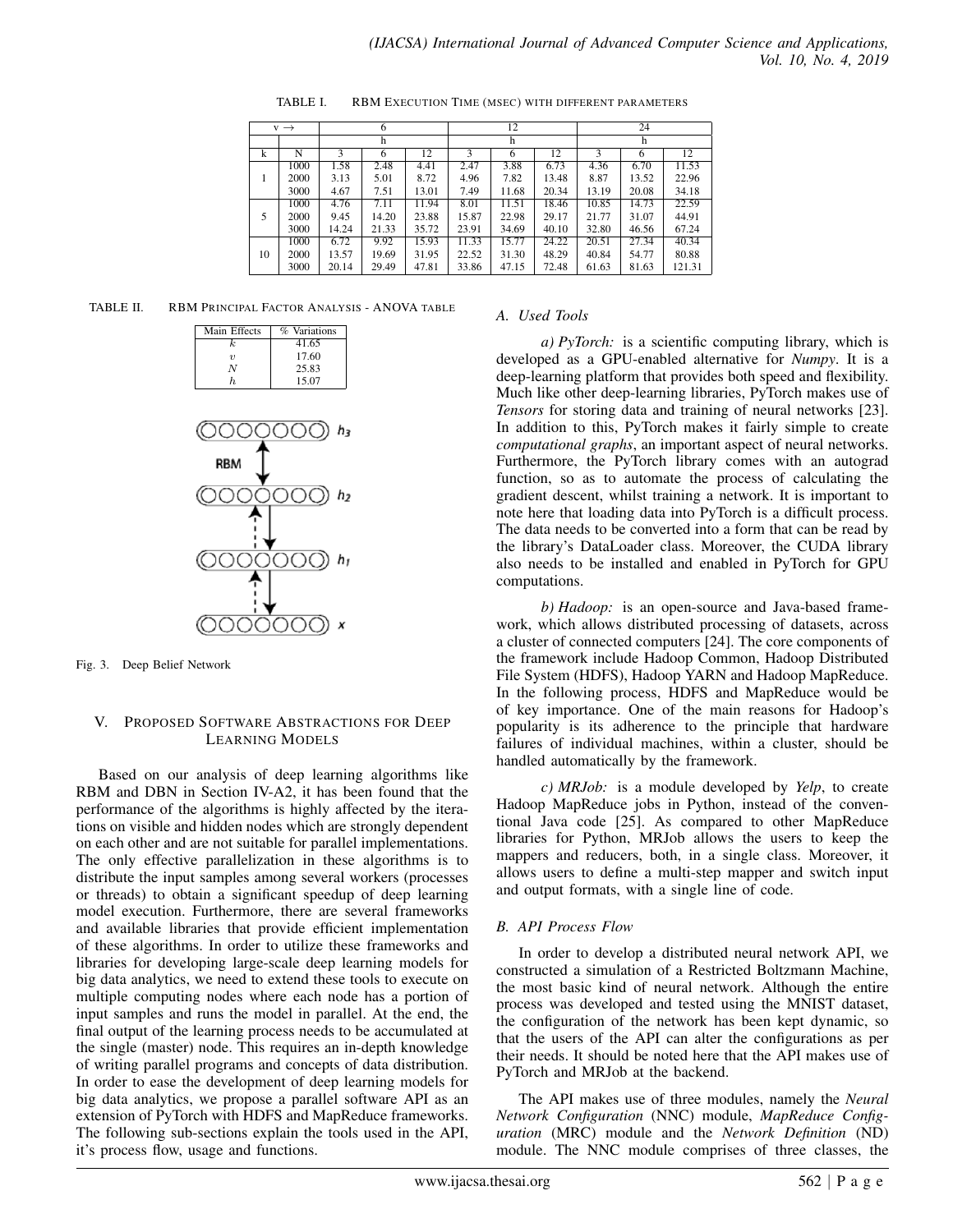```
\begin{minipage}{.4\linewidth} \begin{tabular}{l} {\bf newnet=rbm(0.015, 0.8, 64)} \\ \text{MRDL.newnet=newnet} \end{tabular} \end{minipage}net=newnet.create_net(layer_count=4, node_seq=[784,500, 100, 10])
MRDL.net=net
MRDL.run()
ntubus.iut, ventiline_weights(MRDL.weights)<br>net=newnet.create_net(layer_count=4, node_seq=[784,500,100,10])<br>newnet.set_w(iterl, net)
```
Fig. 4. Code Example for Model Configuration of  $784 \rightarrow 500 \rightarrow 100 \rightarrow$ 10

*net* class, the *data load* class and a *ToTensor* class, whereas the MRC module comprises of the *MR dist* class and the ND module comprises of *RBM* class. It should be noted here that the net class inherits from PyTorch's *torch.nn.module* and overrides the feed-forward function.

Since everything has been well-defined and properly implemented throughout the API, the users just need to interact with the ND and MRC modules. The users need to create an object of the *rbm* class, to set the parameters for the network to follow. This includes the learning rate, the momentum and the batch size, respectively. Each of the three parameters need to be passed to the constructor of the class object. This object should be then passed to the *newnet* variable of the *MR dist* class.

This would then be followed by defining the layers of the network, which can be done by calling the *create net* function of the *rbm* class object, the number of layers and the list containing the number of nodes for each layer. This all should be passed as arguments to the function. The output of this function should be passed to the *net* variable of the *MR dist* class.

It should be noted here that *create net* function creates a new list, which contains the nodes of the network in linear configuration. Similarly, *Xavier* weights are specified for each layer, with the *relu function* being set as the default *gain function*. Furthermore, the feed forward function makes use of the logarithmic softmax function, as the default feed forward function.

The users then need to call the *run* function of the *MR dist* class, which executes the distributed training of the RBM. Following the training, the users would need to combine the output from multiple reducers, for which they can call the *combine weights* function of the *rbm* class object. The variable *weights* from the *MR dist* class should be passed to the function as an argument. The user can then call the  $set_w$ function of the *rbm* class object, passing the output of the last function and the weights to be applied as arguments. This will create a network that has the trained weights and is ready to be used.

Note: The aforementioned process has been defined for a network of just 4 layers: 1 output, 2 hidden and 1 input layer. Subsequent hidden layers, if needed, can be added easily. For example, Fig. 4 shows the code for a configuration of 784  $\rightarrow$  $500 \to 100 \to 10$ .

In order to test the accuracy, the users would need to first call the *data load* function of the *rbm* object and pass the path of the test data file as an argument. The output of this function should be saved in a variable. Finally, the users would just need to call the *test* function of the *rbm* object, passing the loaded data variable and the network as arguments to the function.

The results of the test would then be printed as output on the user screen.

The addition of a *data load* class and a *ToTensor* class, to the NNC module was necessary, so as to ensure that all data passed into the network is in a consistent and specified format. As such, the data being passed to the API needs to be in CSV format and should contain a label column and adjoining value columns. The reasons to choose this format, as the default data format for the API include:

- The fact that most of the data available for training models can easily be found in CSV formats.
- It is easy to convert data from different sources to a CSV format.
- Hadoop reads a file line by line and does not split the data from the middle of a line.

The *data loader* object can be created by passing the absolute path of the file, as an argument to the class object. Additional data can also be passed to the object, as well as any transformations that need to be applied to the data. It should be noted here that the *data loader* class inherits from PyTorch's *torch.utils.data.Dataset*. Moreover, to make individual instances of the data fetchable, as label and corresponding value, the *getitem* function of the parent class is overridden. In addition to this, the *ToTensor* class is used as a transformation mechanism to convert all of the data which has been passed to a tensor for GPU computations.

Similarly, the *MR Dist* class inherits from the MRJob class, from the MRJob module and over-rides the reducer and mapper functions. It is important to note here that since training and running the network requires multiple steps, a multi-step mapper was defined in the class. There are basically three steps involved as part of the mapper: the data splitting step, the data collection, loading and transformation step. Each of these three steps are defined as a separate function in *MR Dist*.

This is followed by a reducer function, which basically trains networks on the split data and then collects the weights of the trained networks. As such, the *reducer* and the *steps* functions of the parent class are over-ridden, in the *MR Dist* class. The user just needs to initiate an object of this class in the main program and MRJob would take care of the rest.

## *C. API Usage*

In order to use the API, the user would have to follow the following steps (see Fig. 5):

- 1) Make sure that all of the data is in a CSV format, with a label's section and a values' section.
- 2) Create an object of the *rbm* class, from the ND module, passing the *learn rate* (type float), momentum (type float) and *batch size* (type integer) as arguments.
- 3) Set the *newnet* variable in the *MR dist* class equal to the newly created *rbm* object.
- 4) Create a neural network by calling the *create net* function of the newly created *rbm* object and passing the number of nodes (*nodes*, of type list) and layers (*num layers*, of type integer) in the arguments.
- 5) Set the *net* variable in the *MR dist* class equal to the output of the previous function.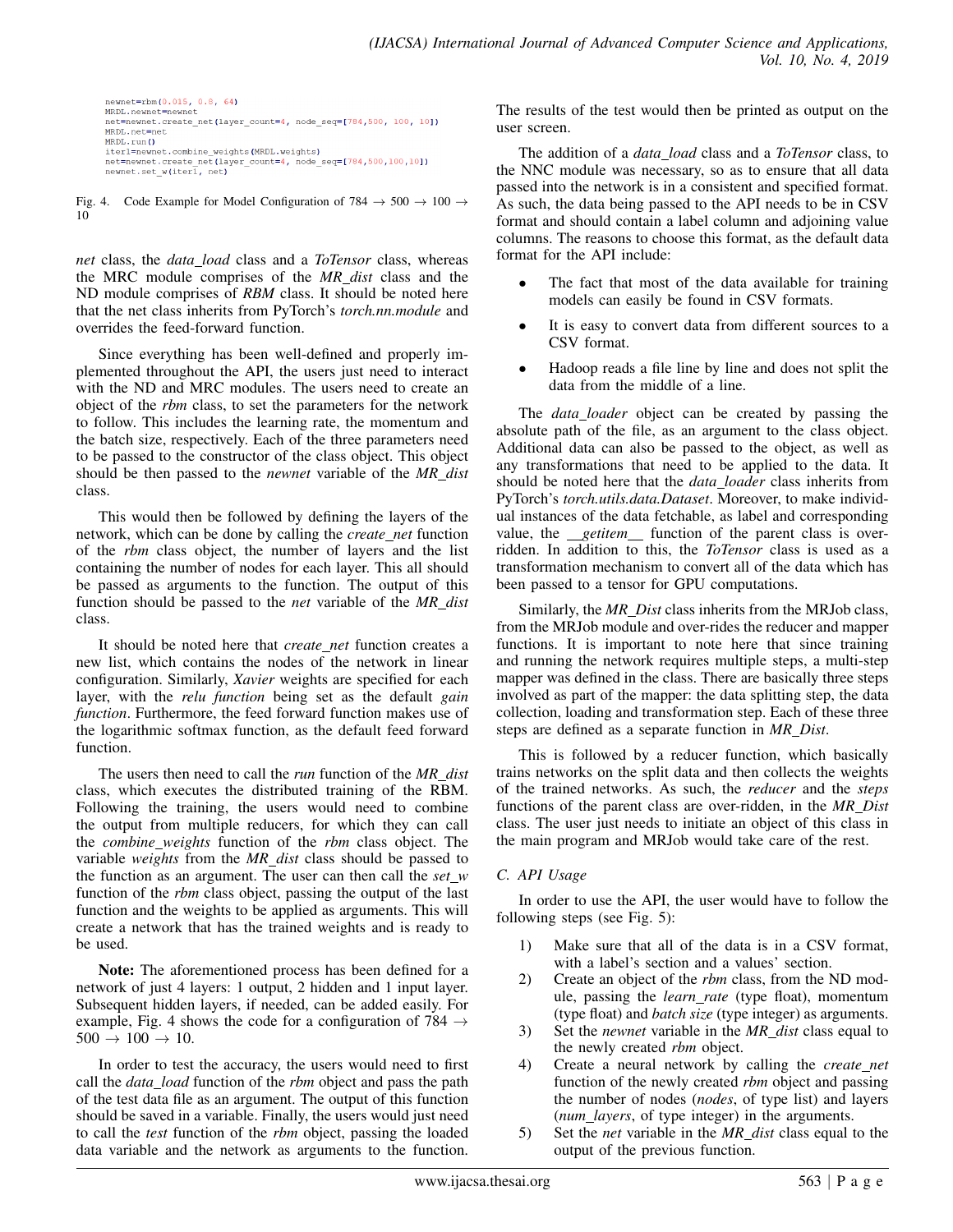

Fig. 5. Proposed API Usage Example.

- 6) Call the *run* function from the *MR dist* class to begin training.
- 7) Call the *fetch weights* function of the trained *rbm* object, to fetch the newly defined weights and store them in a variable.
- 8) Call the *combine weights* function from the *rbm* object, passing the weights variable from the *MR dist* class, as an argument.
- 9) Keep the data in your HDFS directory.
- 10) Run your Python script in Hadoop streaming, by typing 'python3 *path to python script path to data file* -r hadoop > *path to output file*' in the terminal.

Once the script has finished running, the final network would be saved in the specified output directory and can be later viewed and used for future work.

## *D. API Functions*

*a) Net. init (self, num layers, nodes):* This is basically the network initialization function and is used to create the neural network that would be later trained on some data. The argument *num layers* identifies how many layers the RBM would have and what is the size of the *nodes* list. The *nodes* list in turn inputs how many nodes each of the layers is supposed to have. Once an object of this class is created, this function is called and a neural network, having the specified configuration, is created. The network is also assigned *Xavier Uniform* weights and the gain function for the entire network is set to the *Relu* gain function.

*b) Net.forward(self, x):* This function overrides the default feed-forward function of the *torch.nn.module* class and returns the logarithmic softmax of the gain values, for the entire network. The function works by passing the training values, iteratively through the individual layers of the network and adjusts the weights, as needed.

*c) Data load. init (self, file, direct, transform):* This is the object initialization function for the *data load* class. It takes as arguments the path of the CSV file to be read for the data, the path of any additional directories to use and the list of transformations to apply. The function then reads the CSV file and splits it into two variables:  $X$  and  $Y$ . The variables contain the training data and the corresponding label of the data respectively. It should be noted here that the first index of the CSV file is considered to be the label, while the remaining columns are classified as training data.

*d) Data load. len (self):* This function returns the number of data points present in the specified dataset.

TABLE III. HADOOP CLUSTER CONFIGURATIONS

| Component/Configuration   | Description/Value                               |  |  |  |
|---------------------------|-------------------------------------------------|--|--|--|
| Processor                 | Intel(R) Core(TM) $i5-7300HQ$ @ 2.5 and 2.5 GHz |  |  |  |
| Memory                    | $8$ GB                                          |  |  |  |
| Hard Disk                 | $1$ TB                                          |  |  |  |
| Yarn CPU Cores            |                                                 |  |  |  |
| Yarn Memory               | 10240 MB                                        |  |  |  |
| Scheduler Max Memory      | 8192 MB                                         |  |  |  |
| Scheduler Min Memory      | 512 MB                                          |  |  |  |
| Yarn Virtual Memory Check | Disabled                                        |  |  |  |
| MapReduce CPU Cores       |                                                 |  |  |  |
| MapReduce Memory          | 4096 MB                                         |  |  |  |
| <b>Mapper Memory</b>      | 2048 MB                                         |  |  |  |
| Reducer Memory            | 2048                                            |  |  |  |



Fig. 6. Performance comparison of Deep Autoencoder using Proposed API

*e) Data load. getitem (self, index):* The function works to fetch a data point from an index, specified by the user, from the supplied data. The data is first selected from the variables  $X$  and  $Y$  and the list of specified transformations are applied on X. The updated label and data is then returned as a single tuple, representing the data and label, in respective order.

*f) ToTensor. call (self, sample):* This function is initialized as soon as the class is called. The function takes a list of data as an argument and transforms it to a *tensor*, which is then passed through the neural network.

## VI. API EVALUATIONS IN TERMS OF PERFORMANCE AND USAGE

In order to evaluate the performance of our proposed software API, we configured a single-node Hadoop cluster in a workstation with the configurations as shown in Table III.

Fig. 6 shows the execution time in seconds for both sequential (in PyTorch) and parallel implementations of deep autoencoder on MNIST dataset using the proposed software API with different number of input images for model training. The obtained results show significant improvement in performance (about 58%) for an input size of 5000 images while the improvement percentages are decreasing as the input size increases such that the performance improvement is only about 8% for an input size of 60000 images. The reason for this behavior is heavy read operations from permanent storage and extensive memory usage to store the input dataset into memory for processing. Therefore, if we extend the cluster configurations to have multiple data nodes then the input dataset will be distributed among several data nodes and the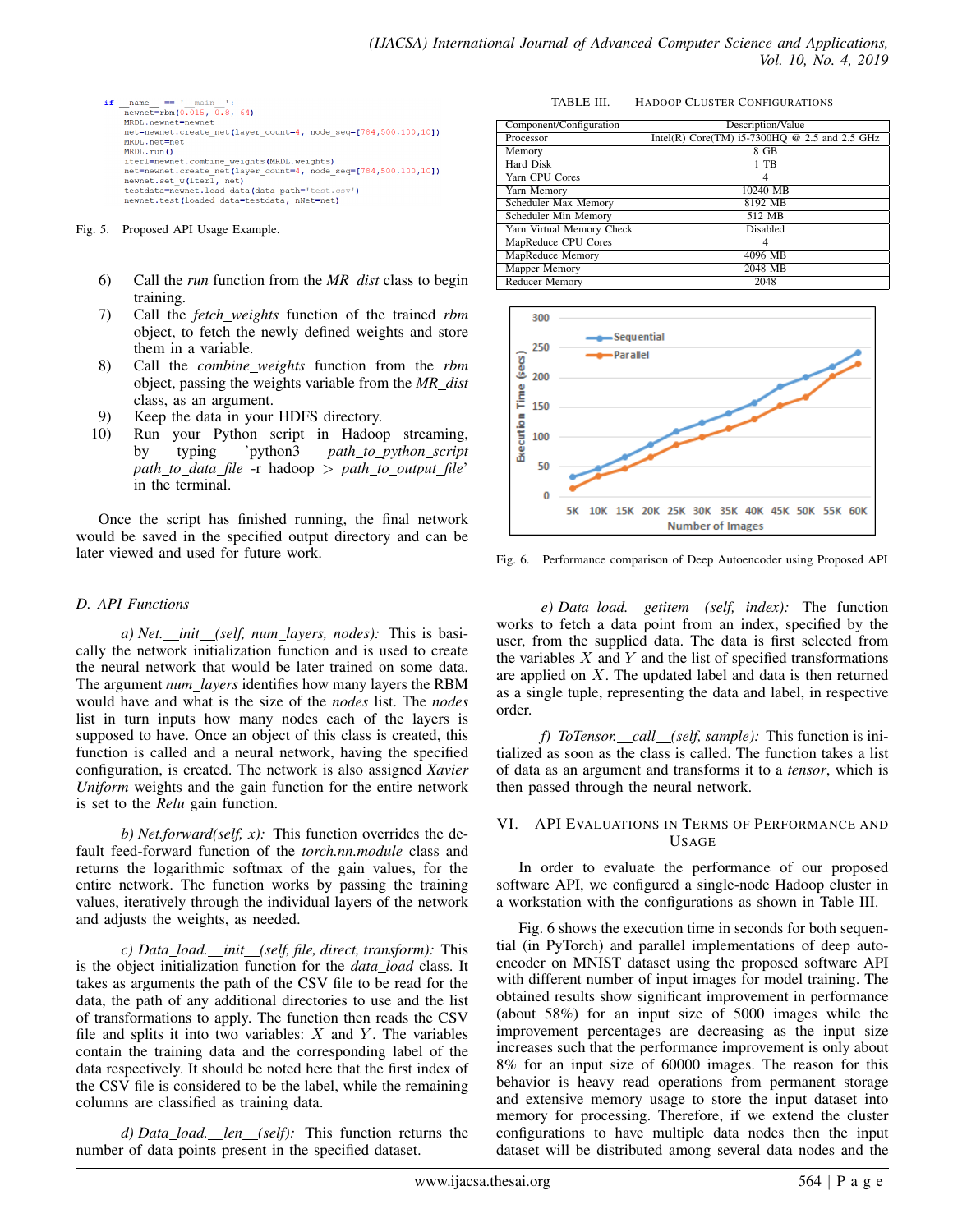

Fig. 7. Projected Speedup based on Parallel Time Estimation

training will be performed on each partition of the data in parallel. This would give more speedups as we increase the number of data nodes in the cluster. Fig. 7 shows the projected speedup estimating the reduction of execution time of parallel implementation based on the size of the data partition that each node will contain for processing.

Furthermore, the complexity of code development is significantly reduced to create multi-layer deep learning models. This is achieved by using a list of visible and hidden neurons provided by the user and *Net. init* function of the proposed API will generate the required PyTorch code to add layers into the model.

## VII. CONCLUSION AND FUTURE WORK

In this paper, we proposed a software API for fast development of large-scale deep learning models for big data analytics. The idea was to analyze the datasets with a higher amount of volume, velocity, and variety. The API proposal is on the basis of our exploration of the latest trends in the development of parallel algorithms, optimization techniques, tools and libraries related to big data analytics and deep learning on various parallel architectures. Initially, we assumed the need of parallelizing the deep learning algorithms as basic building blocks for the parallel software API. However, with the statistical analysis of a deep learning algorithm (RBM), we found that the factors affecting the most on the performance of these algorithms are highly sequential in nature and parallelizing using these factors will not be beneficial because of strong flow dependencies in the code. Furthermore, there are several frameworks and available libraries that provide efficient implementations of these algorithms. Therefore, there is a need to extend these frameworks to do the model execution on multiple computing nodes, where each node has a portion of input samples and runs the model in parallel. Hence, in order to ease the development of deep learning models for big data analytics, we propose a parallel software API as an extension of PyTorch with HDFS and MapReduce frameworks. We obtained significant improvements in the deep learning models using the proposed API in reduction of the execution time and code complexity. We have evaluated the API by implementing a deep autoencoder using MNIST dataset on a single node Hadoop cluster. In future, we plan to setup a multinode Hadoop cluster and run the implementation with various number of data nodes.

## ACKNOWLEDGMENT

This work is supported by the Deanship of Scientific Research at Qassim University under the project no. 1374 coc-2016-1-12-S.

#### **REFERENCES**

- [1] B. K. Tannahill and M. Jamshidi, "Big data analytic paradigms-from PCA to deep learning," in *AAAI Spring Symposium - Technical Report*, vol. SS-14-04, 2014, pp. 84–90.
- [2] X.-W. Chen and X. Lin, "Big Data Deep Learning: Challenges and Perspectives," *IEEE Access*, vol. 2, pp. 514–525, 2014.
- [3] Y. Lv, Y. Duan, W. Kang, Z. Li, and F.-y. Wang, "Traffic Flow Prediction With Big Data : A Deep Learning Approach," *Intelligent Transportation Systems, IEEE Transactions on*, vol. 16, no. 2, pp. 865–873, 2015.
- [4] L. Deng and D. Yu, *Deep Learning: Methods and Applications*. NOW Publishers, May 2014.
- [5] J. Zakir, T. Seymour, and K. Berg, "Big Data Analytics," *Issues in Information Systems*, vol. 16, no. 2, pp. 81–90, 2015.
- [6] D. Singh and C. K. Reddy, "A survey on platforms for big data analytics," *Journal of Big Data*, vol. 2, no. 1, p. 8, 2014.
- [7] M. Chen, S. Mao, and Y. Liu, "Big data: A survey," in *Mobile Networks and Applications*, vol. 19, no. 2, 2014, pp. 171–209.
- [8] A. Ghazal, T. Rabl, M. Hu, F. Raab, M. Poess, A. Crolotte, and H.- A. Jacobsen, "BigBench," in *Proceedings of the 2013 international conference on Management of data - SIGMOD '13*. New York, New York, USA: ACM Press, 2013, pp. 1197–1208.
- [9] Z. Wang, "The Applications of Deep Learning on Traffic Identification," *Black Hat USA*, 2015.
- [10] V. S. Agneeswaran, P. Tonpay, and J. Tiwary, "Paradigms for Realizing Machine Learning Algorithms," *Big Data*, vol. 1, no. 4, pp. 207–214, 2013.
- [11] Y. Bengio, "Deep learning of representations: Looking forward," in *Lecture Notes in Computer Science (including subseries Lecture Notes in Artificial Intelligence and Lecture Notes in Bioinformatics)*, vol. 7978 LNAI, 2013, pp. 1–37.
- [12] Q. V. Le, A. Coates, B. Prochnow, and A. Y. Ng, "On Optimization Methods for Deep Learning," *Proceedings of The 28th International Conference on Machine Learning (ICML)*, pp. 265–272, 2011.
- [13] Y. Zhao, D. J. MacKinnon, and S. P. Gallup, "Big Data and Deep Learning for Understanding DoD Data," *CrossTalk*, vol. 28, no. 4, pp. 4–11, 2015.
- [14] M. M. Najafabadi, F. Villanustre, T. M. Khoshgoftaar, N. Seliya, R. Wald, and E. Muharemagic, "Deep learning applications and challenges in big data analytics," *Journal of Big Data*, vol. 2, no. 1, p. 1, 2015.
- [15] E. B. Yoav Shoham, Raymond Perrault and J. Clark, "The ai index 2017 annual report," Stanford, Review Report, 2017.
- [16] M. Abadi, P. Barham, J. Chen, Z. Chen, A. Davis, J. Dean, M. Devin, S. Ghemawat, G. Irving, M. Isard, M. Kudlur, J. Levenberg, R. Monga, S. Moore, D. G. Murray, B. Steiner, P. Tucker, V. Vasudevan, P. Warden, M. Wicke, Y. Yu, and X. Zheng, "Tensorflow: A system for large-scale machine learning," in *12th USENIX Symposium on Operating Systems Design and Implementation (OSDI 16)*, 2016, pp. 265–283. [Online]. Available: https://www.usenix.org/system/files/ conference/osdi16/osdi16-abadi.pdf
- [17] T. Olas, W. K. Mleczko, R. K. Nowicki, and R. Wyrzykowski, *Adaptation of Deep Belief Networks to Modern Multicore Architectures*. Cham: Springer International Publishing, 2016, pp. 459–472.
- [18] T. Olas, W. K. Mleczko, R. K. Nowicki, R. Wyrzykowski, and A. Krzyzak, *Adaptation of RBM Learning for Intel MIC Architecture*. Cham: Springer International Publishing, 2015, pp. 90–101.
- [19] B. Barney, "Introduction to parallel computing," https://computing.llnl. gov/tutorials/parallel\_comp/#Whatis, (Accessed on 01/31/2019).
- [20] "A beginner's tutorial for restricted boltzmann machines deeplearning4j: Open-source, distributed deep learning for the jvm," https: //jrmerwin.github.io/deeplearning4j-docs/restrictedboltzmannmachine, (Accessed on 12/31/2018).